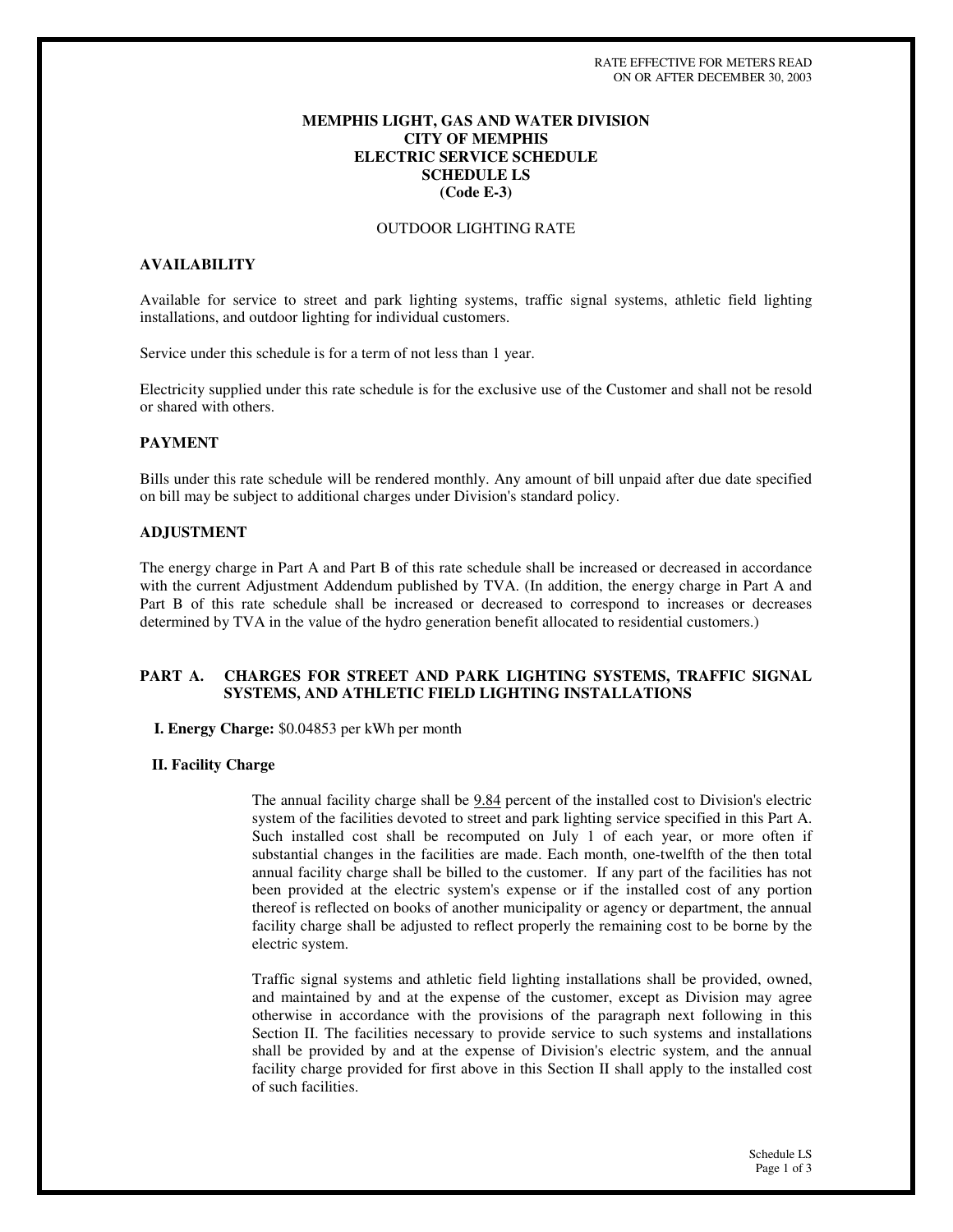When so authorized by policy duly adopted by Division's governing board, traffic signal systems and athletic field lighting installations may be provided, owned, and maintained by Division's electric system for the customer's benefit. In such cases Division may require reimbursement from the customer for a portion of the initial installed cost of any such system or installation and shall require payment by the customer of a facility charge sufficient to cover all of Division's costs (except reimbursed costs), including appropriate overheads, of providing, owning, and maintaining such system or installation; provided that, for athletic field lighting installations, such facility charge shall in no case be less than 12 percent per year of such costs. Said facility charge shall be in addition to the annual facility charge on the facilities necessary to provide service to such system or installation as provided for in the preceding paragraph. Replacement of lamps and related glassware for traffic signal systems and athletic field lighting installations provided under this paragraph shall be paid for under the provisions of paragraph A in Section IV.

#### **III. Customer Charge** -Traffic Signal Systems and Athletic Field Lighting Installations.

Division shall apply a uniform monthly customer charge of  $$2.71$  for service to each traffic signal system or athletic field lighting installation.

## **IV. Replacement of Lamps and Related Glassware** -Street and Park Lighting

Customer shall be billed and shall pay for replacements as provided in paragraph B below, which shall be applied to all service for street and park lighting.

A. Division shall bill the customer monthly for such replacements during each month at Division's cost of materials, including appropriate storeroom expense.

B. Division shall bill the customer monthly for one-twelfth of the amount by which Division's cost of materials, including appropriate storeroom expense, exceeds the product of 3 mills multiplied by the number of kilowatt-hours used for street and park lighting during the fiscal year immediately preceding the fiscal year in which such month occurs.

#### **METERING**

For any billing month or part of such month in which the energy is not metered or for which a meter reading is found to be in error or a meter is found to have failed, the energy for billing purposes for that billing month or part of such month shall be computed from the rated capacity of the lamps (including ballast) plus 5 percent of such capacity to reflect secondary circuit losses, multiplied by the number of hours of use.

#### **REVENUE AND COST REVIEW**

Division's costs of providing service under Part A of this rate schedule are subject to review at any time and from time to time to determine if Division's revenues from the charges being applied are sufficient to cover its costs. (Such costs, including applicable overheads, include, but are not limited to, those incurred in the operation and maintenance of the systems provided and those resulting from depreciation and payments for taxes, tax equivalents and interest.) If any such review discloses that revenues are either less or more than sufficient to cover said costs, Division shall revise the above facility charges so that revenues will be sufficient to cover said costs. Any such revision of the annual facility charge provided for first above in Section II of Part A of this rate schedule shall be by agreement between Division and TVA.